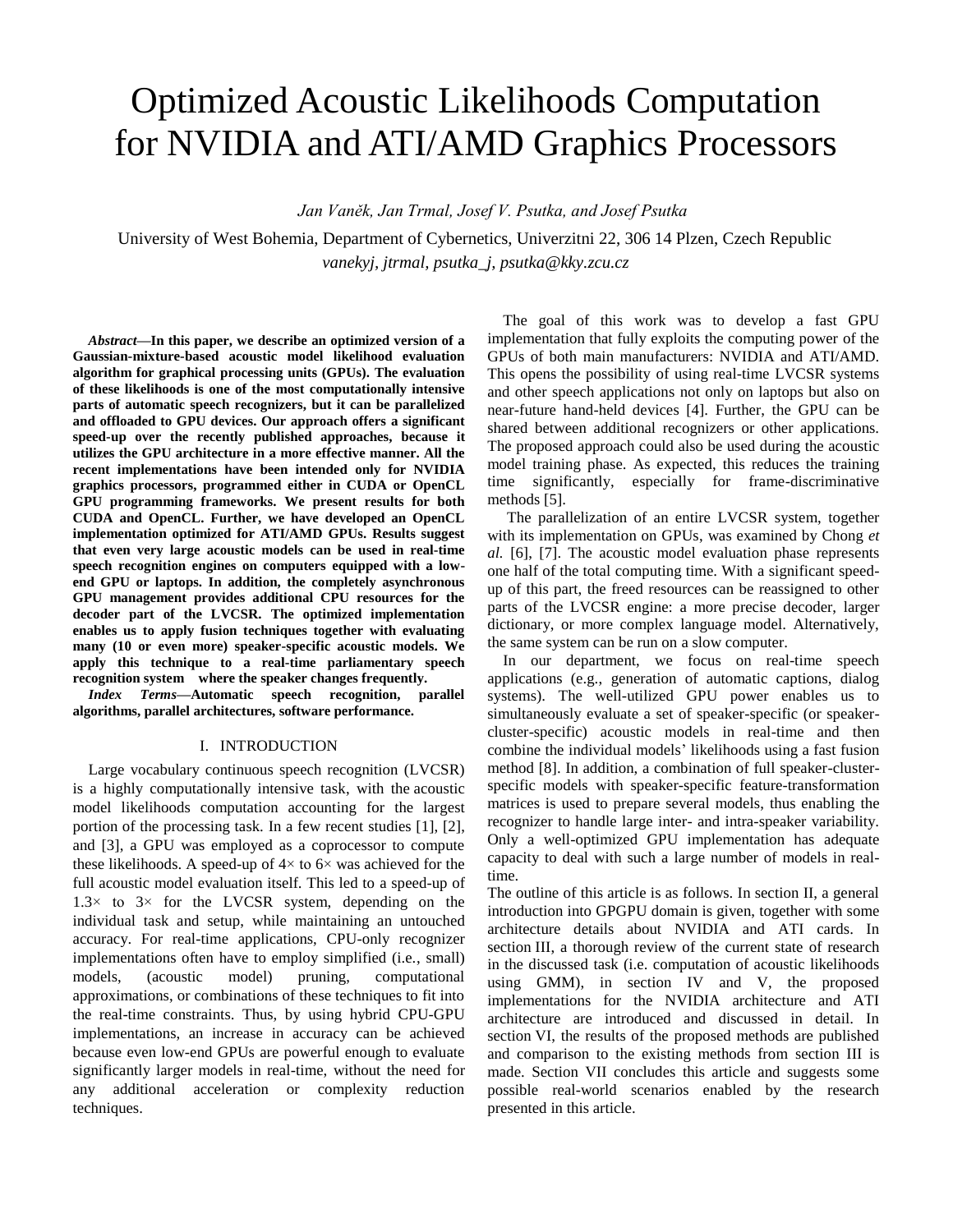# II. GENERAL PURPOSE COMPUTING ON GPU

Traditionally, GPUs were developed for performing the primary task of graphics processing. With the increasing demand for high quality 3D graphics processing, the GPU's performance and versatility started to grow rapidly. The hunger for rich graphical experiences led GPU vendors and graphical chips designers to implement general programmability in several stages (e.g., vertex and fragment/pixel shaders) of the 3D processing pipeline. Historically, the vertex shader unit has been used for manipulation using the vertices of objects in 3D scenes, while fragment/pixel shader programs have been used to manipulate the color of the rendered fragment or specific pixel. Both these tasks are easily parallelized. Therefore, instead of the highspeed serial processing commonly employed in the domain of CPUs, GPUs were developed to support massively parallel processing.

The increase in raw computational power triggered an interest in whether GPUs could be used for more general computing tasks than just 3D graphics and high fidelity graphics effects.

The tasks suitable for processing on a GPU are characterized by high parallelism, low dependency between individual work elements, and a rather numerical character with minimal branching. Such tasks are commonly known as *data-parallel* algorithms.

Because they deal with the same task, the architectures of the GPUs from both the vendors are remarkably similar. Their characteristics are as follows:

- Support a *very large number of threads* with minimal thread switching overhead;
- *High speed main memory* (approx. 100 GB/s, CPU with about 8 GB/s): However, to achieve this high speed, the memory accesses must follow specific patterns and the accesses suffer from high latency;
- *Low caching capability*: The main memory is not cached at all, but other specific kinds of memories (constant memory and texture memory) are cached. However, the control of these caching capabilities from the viewpoint of programmer/compiler is limited, if not non-existent, and the data elements must be accessed in a predefined manner to achieve the maximum cache-hit ratio;
- *Limited Host (CPU)*-*to-Device (GPU) communication support:* The communication is usually established through DMA transfers; The DMA transfer request must be first configured and then submitted to DMA controller. This brings an additional latency in communication (hundreds of CPU cycles at minimum [9]). Since the GPU is usually connected via PCI-express bus, the theoretical bandwidth is about 8 GB/s and the achievable bandwidth is about 4-6 GB/s. For small data transfers, the achievable bandwidth is significantly smaller; for example for 1024 byte blocks, the achievable bandwidth is about 100 MB/s. Therefore, the computational task should limit the host-device communication to minimum.
- *Limited thread synchronization capabilities;* global synchronization across all the running threads is

problematical (because of the architectural assumption of low dependence across work elements). All the running threads are usually synchronized only at the end of the computational task, so the usual approach is to decompose the computation into two or several computational tasks and each task is executed individually.

 *Limited branching capabilities* as a result of the SIMD (single instruction multiple data) character of the processing units. In general, branching is supported, but it has a significant influence on the computational throughput.

Because GPU architectures have such distinct characteristics, common CPU programming models (and programming languages based on these programming models) are not suitable for this task. In order to achieve a close-topeak performance, the programmer must consider many lowlevel specifics of the given target architecture and, therefore, the programming model as well as the programming language must support an explicit expression of the programmer's intentions. During the last few years, several programming concepts have been proposed and slowly abandoned.

NVIDIA's CUDA (Compute Unified Device Architecture) has gained a wide acceptance. However, the CUDA standard is proprietary. Thus, intellectual property concerns led to the development of the open standard OpenCL (Open Computing language). The OpenCL standard was developed in cooperation with teams from ATI/AMD, IBM, Intel, NVIDIA, and others. Both these frameworks operate with similar concepts, usually named in the same way, and migration between them is quite straightforward. The OpenCL standard [10] operates with the following models.

- *The platform model* postulates a *host* connected to one or many OpenCL *computing devices*. Every OpenCL device is divided into one or more *processing elements*.
- *The execution model* postulates that execution of an OpenCL program occurs in two parts: a host program, which operates on the host, and one or more *kernels*, which run on one or more OpenCL devices. Each kernel, when dispatched to run, has a notion of task geometry and is executed within a so-called index space. This means that each instance of a kernel is identified by coordinates in this index space, which provides a global ID (gID) to each kernel instance. The specific kernel instance identified by this gID is called a *work-item*. Work-items are organized into *work-groups*. The work-groups provide a more coarse-grained decomposition of the index space. A work-group is assigned a unique work-group ID with the same dimensionality as the index space used for the work-items. The work-items in a given work-group execute concurrently on the processing elements of a single compute unit.
- *The memory model* specifies that the running kernel has access to four distinct types of memory*:*
	- o*Global memory—a* memory region that grants access to read/write (R/W) operations by any work-item within any work-group. The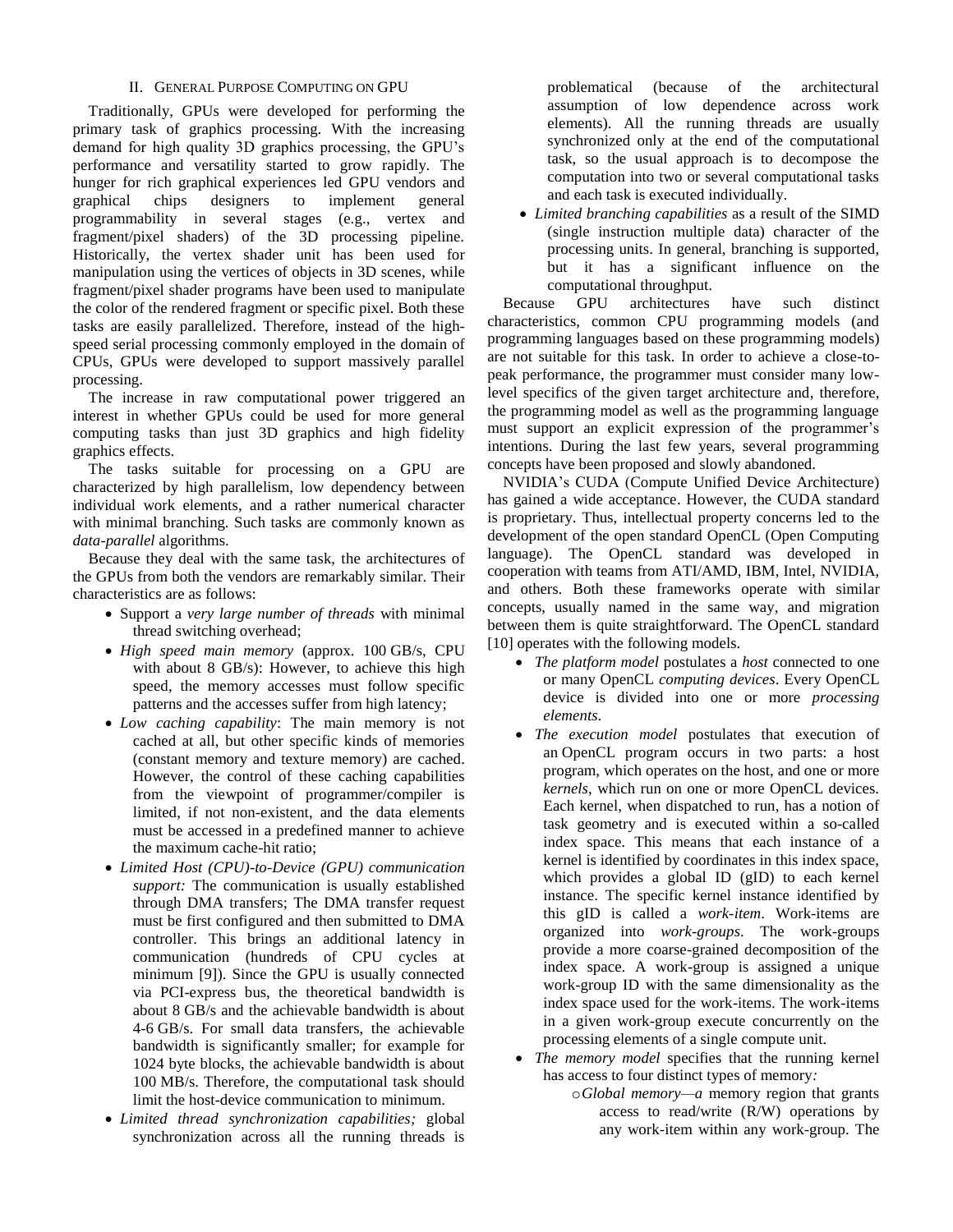memory address space is common to all work-items. Depending on the device capabilities, this memory may be cached. In the scope of GPU, the global memory maps to the off-chip main memory (see above).

- o*Constant memory—*a segment of memory, whose content was initialized by the OpenCL host and which remains constant during the execution of the kernel. In the context of GPUs, the constant memory is usually on-chip and cached automatically, so that the access latency for consecutive accesses is reduced.
- o*Local memory—*a segment of memory local to a work-group. In the context of GPUs, this is an on-chip memory with low access latency. The amount if this memory is significantly limited (thousands of bytes)
- o*Private memory—*a segment of memory local to the individual work-item. The private memory can be thought of as a set of registers. The access to this memory is fast and virtually without any additional latency, however the memory volume is very limited (hundreds of bytes).



**Fig. 1 Memory organization for a conceptual OpenCL device, from [10].**

Since the publication of OpenCL v1.0 (June 2008), many HW vendors and SW producers have announced support of OpenCL in their products. Thus, there is a significant chance that OpenCL will become a standard for heterogeneous computing. Unfortunately, this wide acceptance does not dislodge the burden of hand-tuning the computational kernels for individual distinct HW architectures. All the major OpenCL platform producers have released specific "*Best Practices Guides*" [11], [12], which discuss the specific considerations that should be accounted for when programming for a given platform.

The CUDA standard is historically older and its application is limited to NVIDIA devices. However, it postulates the same models as the OpenCL. The platform and memory model are basically the same, while the execution model differs only in terminology. Because of this compatibility, we will use the CUDA terminology mostly even when referring to ATI/AMD implementation. The main terminology differences are following: *Work-item* in OpenCL corresponds with *thread* in CUDA. *Work-group* corresponds with *thread-block* (or *block*), and finally, *Local* memory is called *shared* memory in CUDA.

# *A. NVIDIA GPU architecture*

The NVIDIA GPU consists of many *processing elements* (PEs) called multiprocessors. Older NVIDIA GPUs have 8 stream processors in each PE, together with a 16-kB on-chip local memory (called *shared memory*). A single PE offers 8 k or 16 k 32-bit registers, depending on the GPU series. The Fermi-based PEs are larger and include 32 or 48 stream processors. The 64-kB on-chip memory can be set to two configurations: 16 kB L1 cache and 48 kB local memory or vice versa.

The peak memory bandwidth from global memory can be achieved only via *coalesced* access, where 16 consecutive work-items (half-warp) read/write consecutive addresses (note that full-warp is needed on Fermi-based cards). Another example involves using local memory, where one should omit bank-conflicts, which can significantly degrade the kernel performance. These issues are discussed in more detail in [13] and [14]. The second-mentioned is more focused on kernel optimizations per-se.

# *B. ATI/AMD GPU architecture*

The ATI/AMD GPU also consists of multiple PEs. However, compared to NVIDIA PEs, the internal architecture is different. Each PE contains 16 stream cores, each equipped with five stream processors (four in Cayman based 69XX GPUs). This is why ATI/AMD GPUs have a higher raw computational performance than comparable NVIDIA GPUs. In real life, however, it is difficult to supply the input data sufficiently fast to keep these high-performance multiprocessors fully utilized. Therefore, the maximal performance cannot be achieved in some tasks or badly optimized implementations. The older ATI cards (HD 4000 series and older) do not contain on-chip local memory but use the slower global memory instead. Therefore, a programmer should implement the algorithm in a fashion that does not use the local memory on these cards. The HD 5000 and 6000 series have 32 kB of local memory, but it is not advisable to directly use it extensively because the limited throughput is insufficient to gain the maximum computational performance. Instead of the local memory, a relatively large 256-kB register file is preferred. A more detailed performance optimization guide can be found in [11].

## III. RECENT IMPLEMENTATIONS REVIEW

The first use of a GPU for acoustic model likelihoods computation was briefly mentioned by Dixon *et al.* [15]. The following year, a more detailed paper was published by Cardinal *et al.* [1]. Both approaches share a common ground: the computation of likelihoods as dot products. The entire acoustic model is represented as a matrix *A*, in which each row is a log-weighted Gaussian component with a diagonal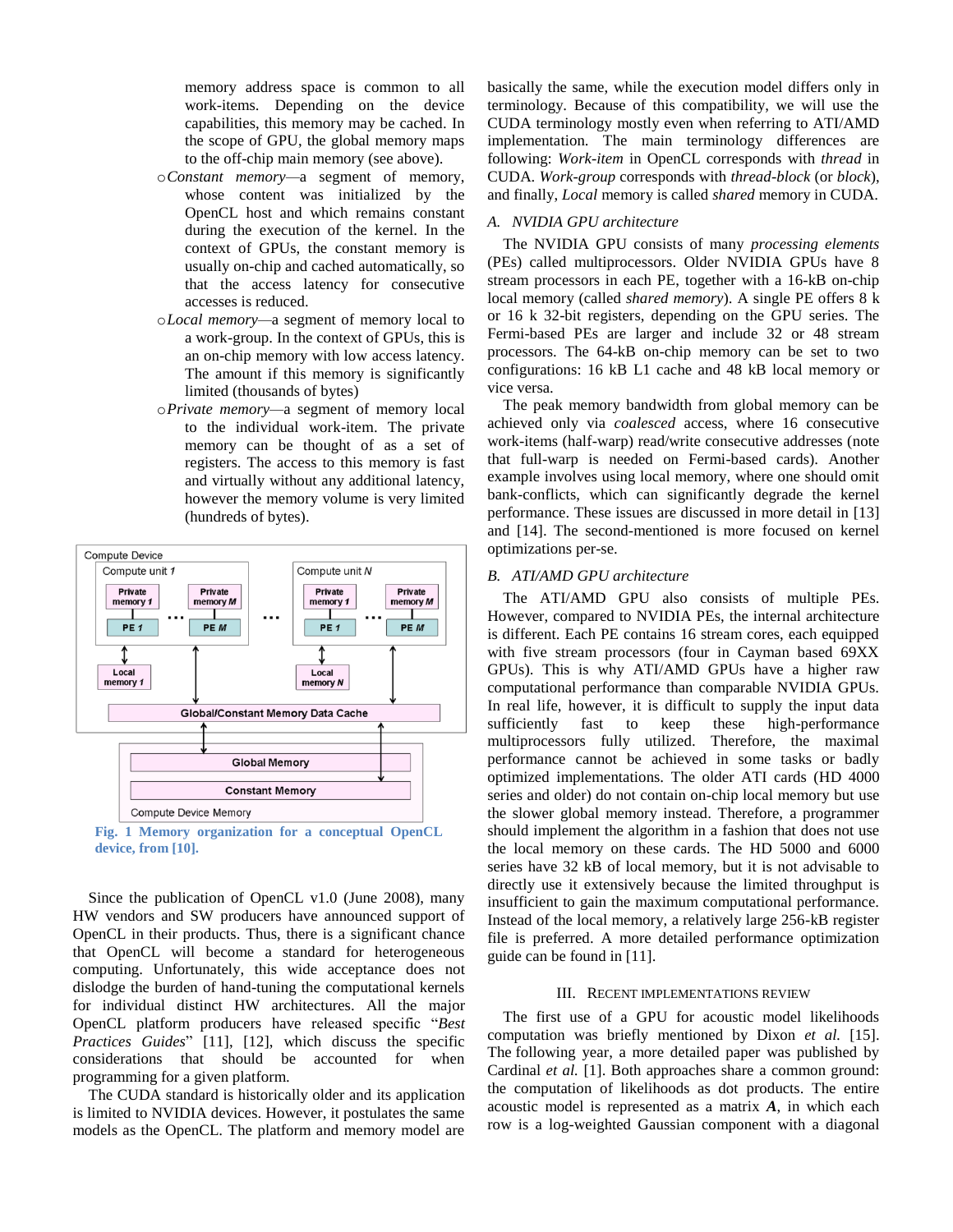covariance matrix. The  $i^{th}$  component of a *J*-dimensional mixture model is represented as a vector according to

$$
\left\{K, \frac{\mu_{i1}}{\sigma_{i1}^2}, \cdots, \frac{\mu_{iJ}}{\sigma_{iJ}^2}, -\frac{1}{2\sigma_{i1}^2}, \cdots, -\frac{1}{2\sigma_{iJ}^2}\right\},\tag{1}
$$

where *K* is

$$
\log w_i - \frac{1}{2} \log 2\pi - \frac{1}{2} \sum_j \log \sigma_{ij}^2 - \frac{1}{2} \sum_j \frac{\mu_{ij}^2}{\sigma_{ij}^2}.
$$
 (2)

The feature vector is then expanded to

$$
\mathbf{x}^T = \{1, x_1, \dots, x_J, x_1^2, \dots, x_J^2\}.
$$
 (3)

The score of every Gaussian can be found as the matrixvector multiplication  $y = Ax$ . The output vector **y** is a vector of the log-weighted scores of every Gaussian component of the mixture (given input vector  $x$ ). An evaluation of the following *n* feature vectors can be performed as a single matrix-matrix multiplication,  $Y = AX$ , where each column of *Y* contains the log-weighted scores for every Gaussian component of every mixture model for the corresponding feature vector in *X*, which is a matrix of *n* feature vectors

$$
X = \{x_1, x_2, ..., x_n\}.
$$
 (4)

The final mixture likelihoods are obtained by the sum of all the belonging Gaussians. This sum is implemented in the logdomain as a logarithmic addition, which is defined as

TABLE I

CARDINAL'S IMPLEMENTATION RESULTS. Number of Gaussians TIME (MS) RTF GFLOPS 32 2.27 0.227 10.7 64 4.39 0.439 11.1 128 8.55 0.855 11.4

 $ln(e^x+e^y)$ .

The evaluation of the likelihoods can be implemented in two ways: the first possibility is to create a single kernel that computes the dot product, as well as the logarithmic addition. This approach can decrease the required memory bandwidth and reduce the overhead of running two separate kernels. On the other hand, it is much more difficult to propose an optimal block/grid architecture for both parts of the kernel. The second way is to create a separate kernel for each part of the algorithm. The dot product part implemented as a matrixmatrix multiplication can be computed very efficiently [16]. The efficient implementation of *sgemm* is in the CUBLAS library [17]. Thus, one does not need to create a new (probably less efficient) kernel. The efficient logarithmic addition implementation can be adopted from the parallel sum algorithm [18]. The native *log* and *exp* functions should be used to get the maximum performance. This two-kernel approach is simple and can help realize a satisfactory performance, especially if the overhead is marginalized by computing a large block of feature vectors simultaneously (i.e., large *n*).

# *A. Cardinal's implementation*

The implementation developed at CRIM and described in [1] is a single-kernel approach. Each block computes the final likelihood of one mixture of Gaussians. As a result, the number of launched blocks is the number of distributions in the acoustic model. Each block contains 256 threads. The main computationally intensive part is the *multiply-add*  (MAD) operation in the dual while-loop. From the viewpoint of performance tuning, it is crucial that, together with this single instruction, many other operations need to be performed: the while-loops' stopping conditions need to be evaluated, two operands need to be fetched from the global memory, another additional operand needs to be loaded from the shared memory and, finally, the result needs to be stored back in the shared memory. In this case, the main bottleneck is caused by the fetches from global memory. To perform a single-clock instruction, two 32-bit floats (i.e., 8 bytes) need to be fetched. This reduces the maximum performance of this implementation to less than 1/15 of the peak FLOPS on all current GPUs. In addition, the two tied loops and combined read-store operation with shared memory affect the performance, but they are not the main bottlenecks in this case.

The implementation on a GeForce 8800GTX card performs 5× faster than a CPU-only SSE-based vectorized implementation. The tested acoustic model had 39 dimensions and consisted of 4600 states with 32, 64, or 128 Gaussians. The *real-time factor* (RTF) is estimated on the basis of 100 frames/s. The elapsed times per single feature vector, together with floating-point operations per second (FLOPS), are presented in Table 1. The RTF is the ratio between the computing time and length of the processed speech signal. Note that these numbers are only for acoustic model evaluation, not for full speech decoding. The theoretical peak performance of this card is 346 GFLOPS (for MAD instructions only), and the real achieved performance on matrix-matrix multiplication is about 200 GFLOPS [16]. The main bottleneck of this implementation is described above. In addition, the computation of a single feature vector suffers from the high overhead of frequent CPU-GPU transfers. Therefore, a larger window needs to be used for efficient GPU utilization. A significant redesign of the HMM decoder may be necessary to allow the blocked computation of AM likelihoods.

## *B. Dixon's implementation*

In contrast, the implementation developed at the Tokyo Institute of Technology and described in [2] and [19] uses a two-kernel approach. The CUBLAS library is used for matrixmatrix multiplication, and an extra kernel is used to perform the final logarithmic addition. To achieve the maximum performance for the entire decoder, the GPU part runs completely asynchronously. Two buffers for page-locked memory are used; the CPU decoder works with one, while the GPU is preparing the other in parallel. This is a way to hide the CPU-GPU transfer overhead as well as the GPU processing time itself. The proper window length was analyzed in that study, and a length higher than 10 was recommended. Thus, window lengths of 8 or 16 should be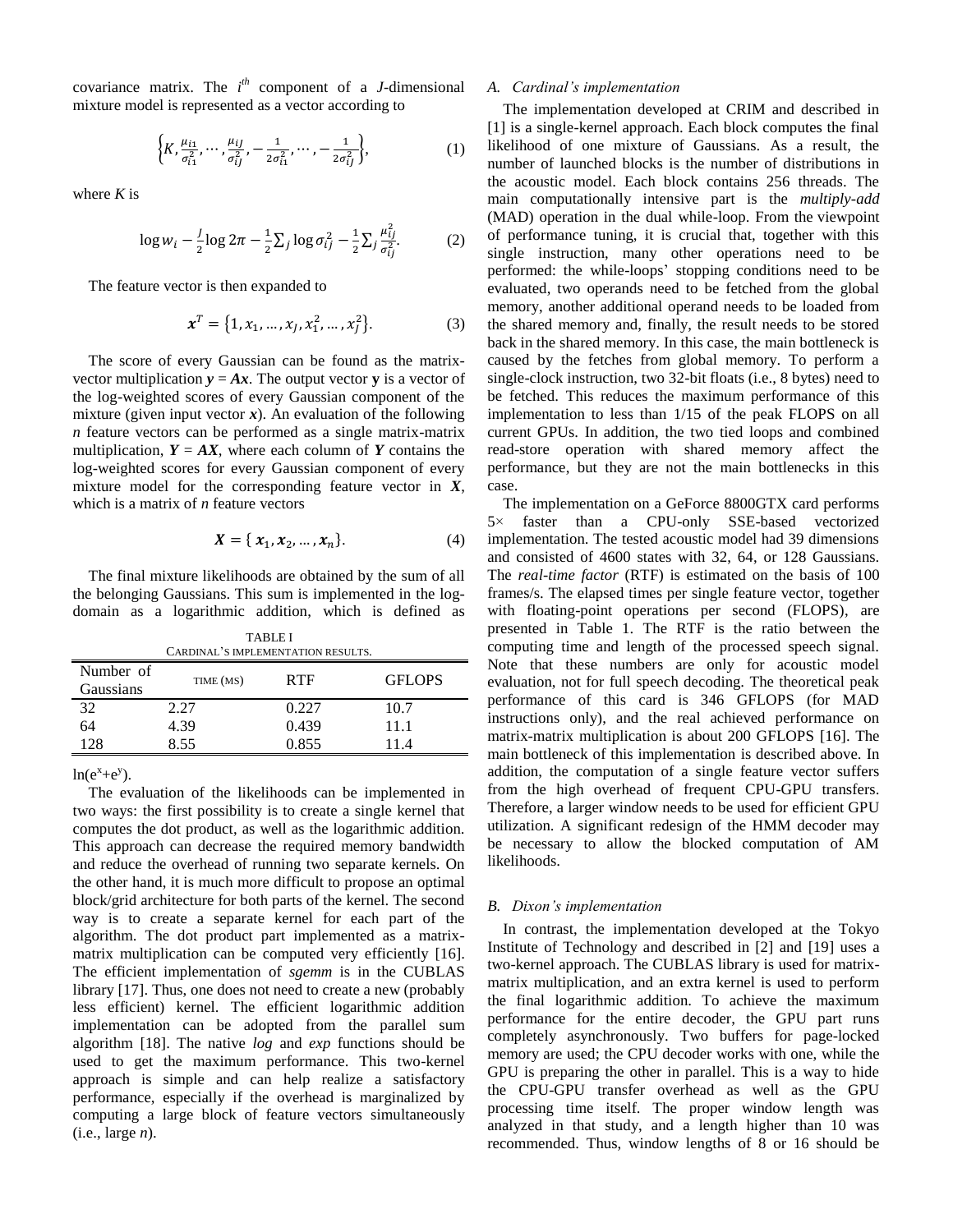used for real-time decoders, and even larger windows can be used for offline tasks. In [19], the use of 16-bit half floats was also tested for storing model parameters. Only a negligible change was reported in the recognition accuracy. The model size in memory is not a significant issue if the GPU is used only for acoustic model evaluation. However, in cases where the GPU is shared between several tasks or is also used for a decoder, model size reduction can be helpful.

The implementation was tested for the recognition of spontaneous Japanese speech on a GeForce 8800GTX GPU. The feature-vector length was 38, and the acoustic model contained 3000 states, with the Gaussian component counting 2, 4, ... , 512. The feature-vector window size was 32. Performance results are presented for the acoustic model with the decoder, not for the model alone. We put forth our best effort to estimate the acoustic-only performance numbers from the presented graphs. These estimated results are shown in Table 2. This implementation is much faster than Cardinal's approach, as previously described, mainly because of the optimized *sgemm* from the CUBLAS library and the large feature-vector window. However, the performance is still far

| <b>TABLE III</b> |  |                                           |  |  |  |
|------------------|--|-------------------------------------------|--|--|--|
|                  |  | <b>KVETON'S IMPI EMENTATION RESIII TS</b> |  |  |  |

| <b>GPU</b> | Total # of<br>Gaussians | Approach     | <b>RTF</b> | <b>GFLOPS</b> |  |
|------------|-------------------------|--------------|------------|---------------|--|
| <b>GTS</b> | 50 <sub>k</sub>         | Full         | 0.05       | 17            |  |
| 250        |                         | Hierarchical | 0.03       | 28            |  |
| <b>GTX</b> | 50 <sub>k</sub>         | Full         | 0.04       | 21            |  |
| 285        |                         | Hierarchical | 0.02       | 42            |  |
| <b>GTS</b> | 150k                    | Full         | 0.15       | 17            |  |
| 250        |                         | Hierarchical | 0.07       | 36            |  |
| <b>GTX</b> | 150k                    | Full         | 0.11       | 23            |  |
| 285        |                         | Hierarchical | 0.05       | 51            |  |

from that of matrix-matrix multiplication alone. Using the general *sgemm* is not an optimal solution for badly shaped matrices and cannot harness all the optimization possibilities of the likelihoods computation task (especially appropriate data re-use). Moreover, storing all the results at the end of the first kernel and re-reading them again during the start of the second kernel is wasteful. A well-optimized single-kernel approach should be able to achieve better performance.

#### *C. Kveton's implementation*

In contrast with the previous implementations, an implementation developed at IBM and described in [3] uses a more general OpenCL programming tool than the NVIDIAspecific CUDA tool. This implementation is based on the twokernel approach. The first dot-product kernel is implemented as a matrix-matrix multiplication of a window of feature vectors (length is 16). This full acoustic likelihood computation is considered to be a baseline for further describing a hierarchical approach. This approach is a Gaussian selection method based on a hierarchical scheme of clustered Gaussians. At run time, only the top scoring clusters are evaluated. The authors used 1024 clusters, with the top  $\frac{1}{4}$ evaluated. Thus, the theoretical speed-up is  $4\times$  as compared to full computation. This technique is well suited for implementation on a CPU. The GPU implementation is not trivial and is described in detail in that paper. The actual speed-up is about  $2 \times$  in comparison to a full GPU approach.

The full and hierarchical approaches were tested on GeForce GTS 250 and GTX 285 GPUs. Two acoustic models with 40 dimensions were tested. The first *small* model had 2 k states and 50 k Gaussians in total. The *large* one had 6 k states and 150 k Gaussians. The number of Gaussians per state was not fixed, but the approach does not support this kind of model. Therefore, *fake*-Gaussians (about 30%) were added to maintain uniform numbers. The results for only the acoustic likelihoods are shown in Table 3. GFLOPS values for the hierarchical approach were evaluated in the same manner as that for full computation (pruned Gaussians are taken as *computed*). The performance was better than Cardinal's but worse than Dixon's, even if the used GPUs were faster (GTS 250 is about 1.35× faster than 8800GTX; GTX 285 is about  $2 \times$  faster). Even the hierarchical approach did not outperform its competitors, although paying more attention to the optimization of this algorithm would certainly greatly improve its performance. Some of the slowdown could have been caused by the use of OpenCL. We have analyzed the difference between the CUDA and OpenCL implementations of a compatible method in the Results section of this paper.

| <b>TABLE II</b><br>DIXON'S IMPLEMENTATION RESULTS. |                  |               |  |  |
|----------------------------------------------------|------------------|---------------|--|--|
| Number<br>Gaussians                                | of<br><b>RTF</b> | <b>GFLOPS</b> |  |  |
| 128                                                | 0.08             | 77            |  |  |
| 256                                                | 0.15             | 82            |  |  |
| 512                                                | 0 3              | 80            |  |  |

# *D. Chong's implementation*

The implementation developed at the University of California at Berkeley and described in [6], [7] is not for the acoustic likelihood computation only but a whole GPUimplemented LVCSR, as noted in the Introduction. The classical Viterbi-based LVCSR and a weighted finite state transducer based LVCSR were implemented. When the acoustic likelihood computation is performed on a CPU, it represents more than 80% of the total computation time. In the GPU LVCSR, the authors reported an occupation of about 50%. This is caused by the better parallelization suitability of the likelihood calculation. The authors used a two-kernel approach to compute these likelihoods. Only the pruned list of states was computed for each time step. It reduced the computation time by 70%. The authors reported that they achieved close-to-peak performance in this phase [7], but no detailed description of the implementation was given. The reported performances on a GeForce GTX 280 for the dotproduct and logarithmic addition kernel were 194 and 367 GFLOPS, respectively. The reported time needed for the likelihood computation phase varied from 73 to 178 ms per second of input speech (depending on the pruning settings). However, on the basis of the reported GFLOPS, the likelihood computation should take only about 30 ms per second of speech without any pruning. These numbers do not add-up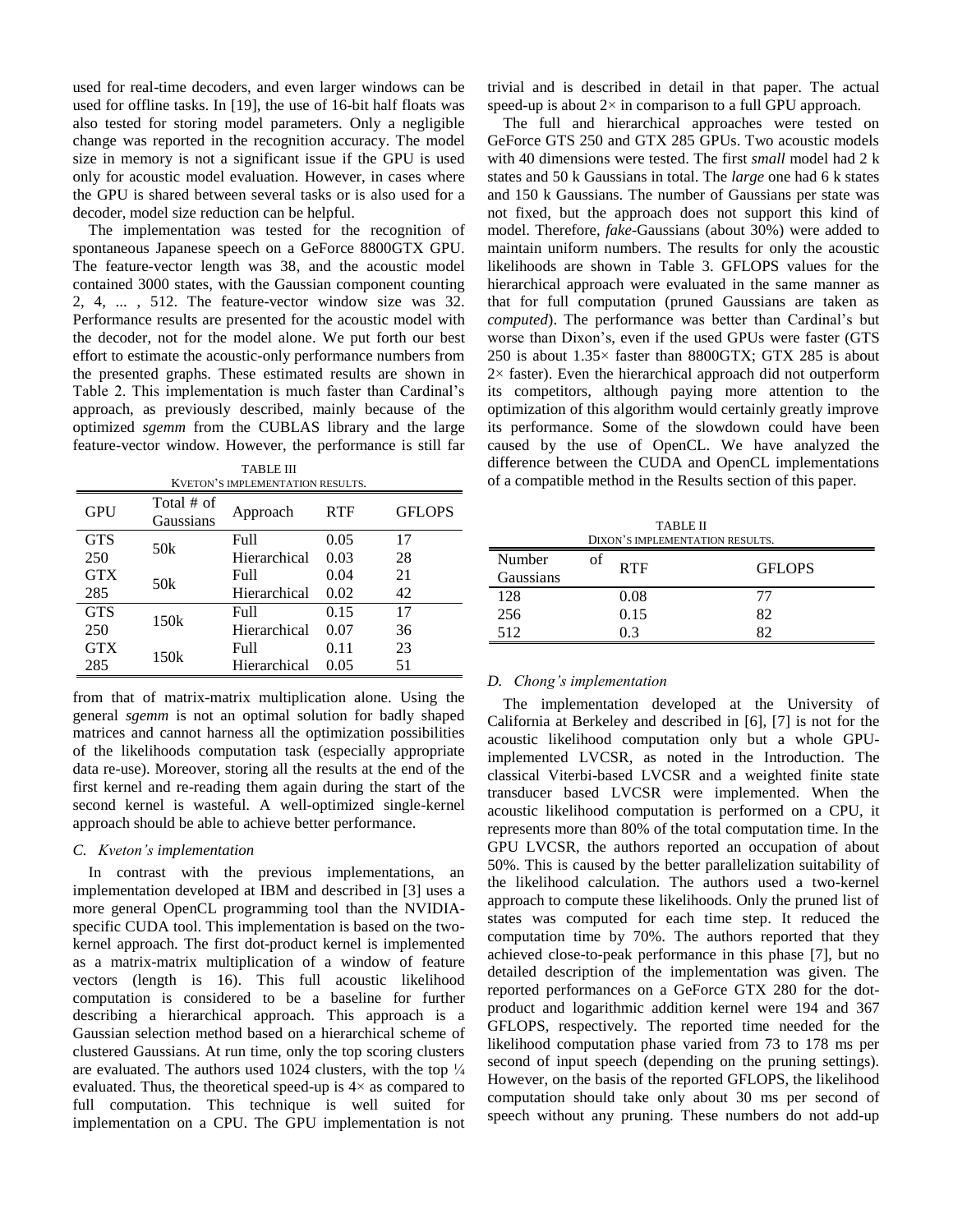together very well. Maybe the finding of unique labels and the pruning management limit the high-performance core.

#### IV. NVIDIA OPTIMIZED IMPLEMENTATION

Our implementation evaluates the likelihoods for all the states and for a window of feature-vectors in advance in asynchronous way -even for states that are not needed by decoder because of pruning. This approach is much more suitable for GPU than an on-demand selection of computed states and the overall performance of entire recognizer is better.

The core of implementation is based on the single-kernel approach to avoid storing and re-reading the intermediate data. Each block manages all the Gaussians of 64 states, together with 8 feature vectors. Therefore, the grid is 2D. Columns are composed of stripes of 8 feature vectors and rows are stripes of 64 states. The number of rows is given by the model states number, and the number of columns depends on the featurevector window length, which can be controlled by the decoder (according to the real-time/offline scenario). The number of threads per block is equal to the number of evaluated states. The optimal number is 64 in the most cases. To ensure memory address alignment (required for coalesced memory access) all the dimensions (model as well as feature vectors) are padded to be multiples of 4. This padding also enables the use of float4 textures, which are the fastest solution for readonly memory. All the data are rearranged in advance to be in the order they will be read. This step ensures the maximal cache-hit ratio.

All the 8-feature-vector data are loaded into a shared memory buffer in the beginning of the kernel, together with a squares calculation, according to equation (3). This maximizes data reuse. The shared memory buffer size is defined just before the kernel is executed, according to the feature-vector aligned dimension. During the computation, only the model parameters are fetched through the texture cache.

#### *A. Kernel pseudocode*

Algorithm 1 shows the pseudocode of the kernel. The kernel consists of an initialization part, where the feature vectors are loaded and squares are calculated. In addition, likelihood registers for all 8 feature vectors are defined and set to "log-zero," which means a predefined big-enough negative value. Thereafter, a loop for all the Gaussians begins. First, a set of 8 accumulators is defined and set to zero. Then, an access address for the texture memory is computed using the grid, block, and thread built-in variables. Pre-fetching the model parameters is a good way to at least partially hide the global memory latency. The memory latency is hidden not only by the other running blocks but also by the current block. The pre-fetching technique is favorable in the case where only a few concurrent blocks are running (because of shared memory or the register file limit). We use temporary float4 registers (*\_u4*, *\_v4*) to store the pre-fetched model values. *u4* and  $\mu/4$  contain four consecutive dimensions of  $\mu_{ii}/\sigma_{ii}^2$ ,  $\nu$ 4 and  $\mu$ 4 likewise contain  $-1/2\sigma_{ii}^2$ .

The most computationally-intensive part of the kernel is the body. The body is composed of an inner loop that iterates through all the dimensions. This loop is unrolled by factor 4.

Unrolling improves the body's algorithmic intensity and works nicely with the used float4 texture data type. The body of this loop begins with loading management. The pre-fetched values are copied into another register (*u4*, *v4*) and the next values are pre-fetched into the original variables. The texture address shift is given by the number of threads in the block. This is possible because of a careful reorganization of the model parameter memory layout. The optimized memory layout ensures good texture cache utilization and maximizes the data throughput. We bind textures as a linear memory of the float4 data type. The rest of the body of the inner loop consists of 64 MAD instructions that accumulate four dimensions from 8 feature vectors multiplied by the appropriate model parameters *u4* and *v4*. The creation of a large block of computation-only instructions is a key approach for achieving good performance. The large block also ensures an efficient hiding of global memory latency. In our case, one MAD operand is loaded from shared memory. The same 32 bit word is loaded by all the threads. Therefore, no bankconflicts can arise. An instruction with shared-memory operands is slower than a registers-only instruction. In our

#### ALGORITHM I OPTIMIZED KERNEL PSEUDOCODE.

- 1: fetch all entire 8 feature-vectors to shared memorybuffercompute squares to the second half of the buffer
- 2: syncthreads()
- 3: set 8 likelihood registers to "log-zero"
- 4: **loop** for all Gaussians
- 5: set 8 accumulators to zero
- 6: compute address into model texture memory
- 7: pre-fetch model parameters for the first 4 dimensions  $( u4, v4)$
- 8: **loop** for all dimensions/4 unrolled by factor 4
- 9: copy pre-fetched \_u4 and \_v4 to another registers u4, v4
- 10: adjust address
- 11: pre-fetch next \_u4, \_v4
- 12: compute unrolled block of 64 MAD instructions 8 vectors  $\times$  4 dimensions  $\times$  2 (u,v) = 64 MAD instructions

use #pragma unroll or manual unrolling

- 13: **end of loop** for dimensions
- 14: fetch K constants for actual Gaussians (a float per thread)
- 15: finalize all 8 accumulators and do addLog()
- 16: **end of loop** for Gaussians
- 17: store final likelihoods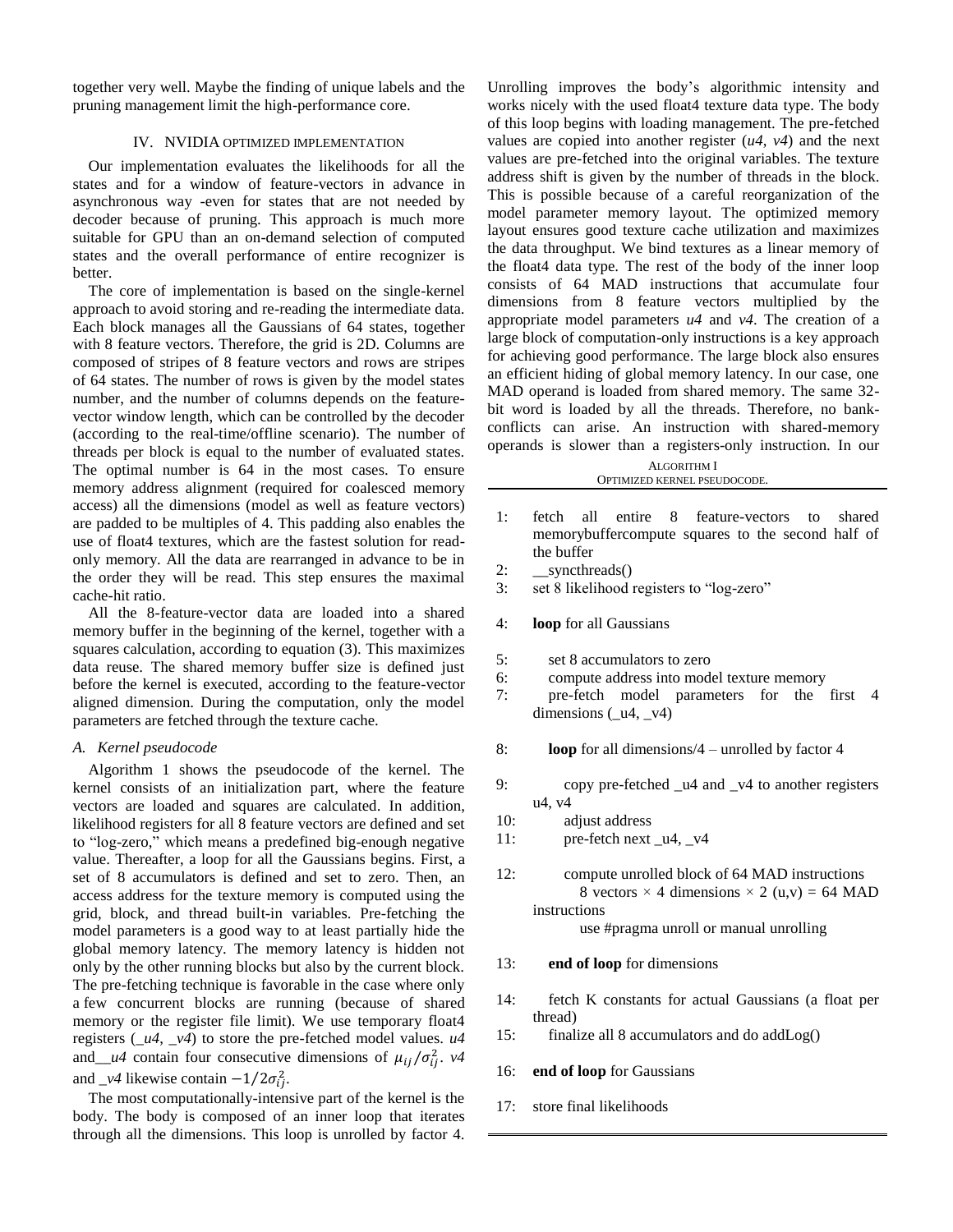case, the MAD instruction takes 6 clocks instead of 4 clocks for the registers-only variant. This reduces the maximal throughput to 2/3 in the MAD part of the kernel, but there was no other faster solution without using shared memory because register space is a scarce resource. A similar architecture is used in Volkov's optimized matrix-matrix multiplication algorithm [16].

After the inner loop, the accumulators for the actual Gaussian are finalized with the addition of fetched constant *K*, which is defined by equation (2) above. Then, the likelihoods for all the feature vectors are updated using a logarithmic addition function. We implemented the addLog function in the following way:

 $mx = max(x1, x2);$  $y = mx + \_\text{log}f(1.0f + \_\text{exp}f(\text{min}(x1, x2) - \text{mx}));$ 

where *max*, *mix, \_\_logf,* and *\_\_expf* are fast GPU-native functions. This addLog variant is accurate and fast enough. Therefore, no approximation, which is often used in CPU implementation, is needed. At the end of the kernel, the final likelihoods are stored back into the global memory. The writes should be coalesced, but the performance of this stage is actually not very important.

To achieve the maximum performance, the input model parameters in the memory layout must match the fetching order. The memory ordering is the same for the  $\mu_{ij}/\sigma_{ij}^2$  texture (designated as  $u4$  in kernel pseudocode) as for  $-1/2\sigma_{ii}^2$ (designated as *v4*). The order is schematically illustrated in Fig. 1 via a bottom-up schema. The basic building block (Fig. 1A) consists of four 32-floats. It is a vector of four consecutive dimensions. This vector is read by the single thread as a float4 data type. The next upper block (Fig. 1B) consists of 64 float4 vectors. They are read by all 64 threads running in the actual block. These threads access consecutive memory addresses; therefore, the memory access is coalesced. These blocks are read in the inner loop sequentially for all the dimensions; therefore, they must be stored in memory consecutively according to the dimension (Fig. 1C). One block contains a complete set of parameters of one 64-states Gaussian. The next upper block consists of all the Gaussian blocks according to the outer loop (Fig. 1D). The memoryblock is read by all the blocks belonging to the same row of the grid. The entire texture memory is composed of all these Gaussian memory-blocks for all the states of the acoustic model (Fig. 1E).

## *B. Variable number of Gaussians per state*

Our implementation can also easily support acoustic models with a variable number of Gaussians per state. Only minor changes are required. Because the 64-state blocks are computed independently, a constant number of Gaussians per state has to be ensured only within the individual blocks. Therefore, the model states are sorted in advance according to their Gaussians per state numbers and divided into 64-state blocks. The state-blocks are padded, if necessary. The parameter textures for both models are composed in the same way as in Fig. 1. Only an additional memory-offset vector needs to be passed into the kernel because the 64-state



**Fig. 2 Model parameters texture memory arrangement bottom-up schema. Upper memory blocks consist of consecutively laid-down bottom blocks. This memory arrangement fits the kernel read order and ensures maximum memory reading performance.**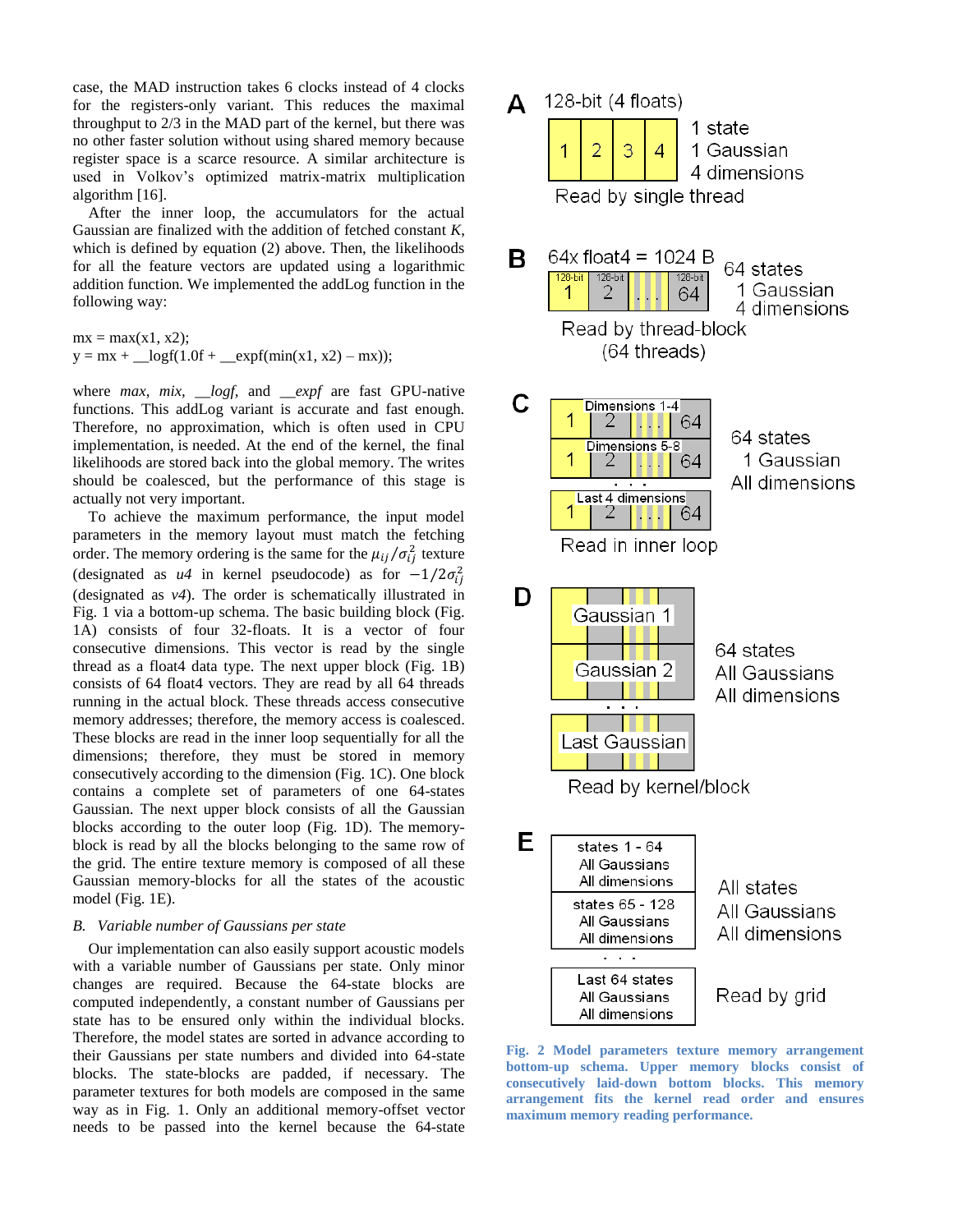memory-blocks (Fig. 1D) do not have a constant size. Moreover, a vector with state-indexes can be passed into the kernel, and then the final likelihoods can be stored in the original order if necessary.

## *C. Final tuning*

The number of threads in a block (number of evaluated states) can be tuned. A low number of threads (one warp) exhibits a low memory-latency hiding ability. In contrast, too large a number of threads (128 and more) limits the number of active blocks per multiprocessor because of the limited number of registers. An overly large thread-block can increase the number of evaluated virtual (padded) Gaussians and states, especially for models with variable numbers of Gaussians per state. Therefore, the state-block size should be tuned for the individual acoustic model's shape and hardware resources because different GPU models vary greatly in their architecture–they differ in register-file size as well as computation/memory performance ratio, for example. According to our experience, the 64-thread-block is optimal in most cases.

Although the pre-fetching technique helps to better hide memory latency in cases where very low number of blocks is running, it consumes additional registers. From our experience, Fermi-based cards obtain better results without the pre-fetching technique.

Fermi-based cards also suffer from a lower memory bandwidth to computing power ratio. This means the total kernel performance is limited by the memory bandwidth, even if the memory latency is well hidden. The limit can be overpassed by higher data reuse. Therefore, we have also implemented a 16-vector kernel version. This kernel computes 16 feature vectors simultaneously, where double model parameter reuse is in place. The 16-vector kernel overperforms the 8-vector version by 15–20% on Fermi-based cards. On other cards, the performance does not improve.

# *D. Kernel asynchronous calls*

Our kernel management is almost identical to Dixon's, which was described in a previous section. We also use two page-locked host memory buffers. One is used for a decoder, and the other is a destination for likelihoods of the next feature-vector window. The complete GPU call is done in an asynchronous fashion. Therefore, no CPU thread is blocked during the GPU activity. The only exception is when a small acoustic model is used. If a kernel call is very short, we found that the asynchronous call management overhead can exceed the positives and a synchronous approach is faster. This is the case when the kernel processing time is shorter than about 4 ms. However, in this case, the acoustic model computation is fast enough anyway.

#### V. ATI/AMD OPTIMIZED IMPLEMENTATION

Because OpenCL is an open standard supported by several manufacturers, it theoretically enables the use of the same code on ATI/AMD GPUs. However, because of the different architecture, the performance of code optimized for one kind of device or one manufacturer will generally be poor when used on a different device. If support for both manufacturers is necessary, it is possible to either use CUDA for NVIDIA

GPUs and OpenCL for ATI GPUs or to use the OpenCL framework for both, together with kernels specifically implemented and tuned for the given device architecture.

The general structure of our ATI/AMD OpenCL kernel is the same as the CUDA kernel structure (see Algorithm 1). It consists of the same two loops. The outer goes through the Gaussians, while the inner unrolled loop goes through the feature-vector dimensions. The outer loop is also unrolled by factor 4 to improve the algorithmic intensity of the kernel core. Further, in contrast to the CUDA kernel, no local/shared memory is used. All the needed data are loaded at the beginning of the inner loop using 2D float4 textures. The computing kernel body inside the inner loop simultaneously processes 8 feature vectors, 4 consecutive dimensions, and 4 consecutive Gaussians of 64 states. The kernel body consists of two blocks of 32 float4 MAD instructions. The first one performs the calculations with  $\mu_{ij}/\sigma_{ij}^2$  model parameters. Before the second, the squares of the feature-vector data are calculated. Then, the other 32 float4 MAD instructions are performed on the  $-1/2\sigma_{ii}^2$  model parameters. This large block of float4 instructions utilizes the entire multiprocessor well and helps to hide the texture memory latency. In addition, the packed-float4 instructions are used in the logarithmic addition section of the kernel. The number of running threads per block is 64, which is also the warp-size at the ATI/AMD GPUs.

#### VI. RESULTS

In addition to using the described implementations together within the speech decoder, we prepared a stand-alone application for benchmarking the AM likelihoods evaluation only. It randomly generates the input data as well as the model parameters, allowing the performance with various model sizes and shapes to be easily evaluated. We use RTF and FLOPS measures for a performance comparison. The elapsed time is measured, including the host-device memory transfers. We define the total number of float-operations needed to correctly compute the FLOPS measure as the sum of the dotproduct part and logarithmic addition part. The number of operations in the dot-product part is 4 per dimension per Gaussian. The number of addLog() operations per Gaussian, according to our implementation, is 9. The real number of operations/clocks is implementation and hardware specific, and the throughput of the *log* and *exp* functions is usually much worse than multiplication or addition. The total number of operations depends on the number of evaluated feature vectors, the dimension, and the total number of Gaussians.

CUDA toolkit 3.2 and 263.06 drivers were used for the NVIDIA cards. ATI Stream SDK v2.3 and an ATI Catalyst 10.12 driver were used for the ATI cards. All the tests were run under Windows XP 32-bit.

# *A. Performance comparison of various GPUs*

First, we tested a subset of the GPUs available to us using a very large model, together with a large feature-vector window. This setup suppressed the CPU-GPU communication overhead and examined both the maximum GPU performance and implementation performance/quality. We chose a 5000-state model with 256 Gaussians per state and 36 dimensions. This model had 1,280,000 Gaussians in total. The feature-vector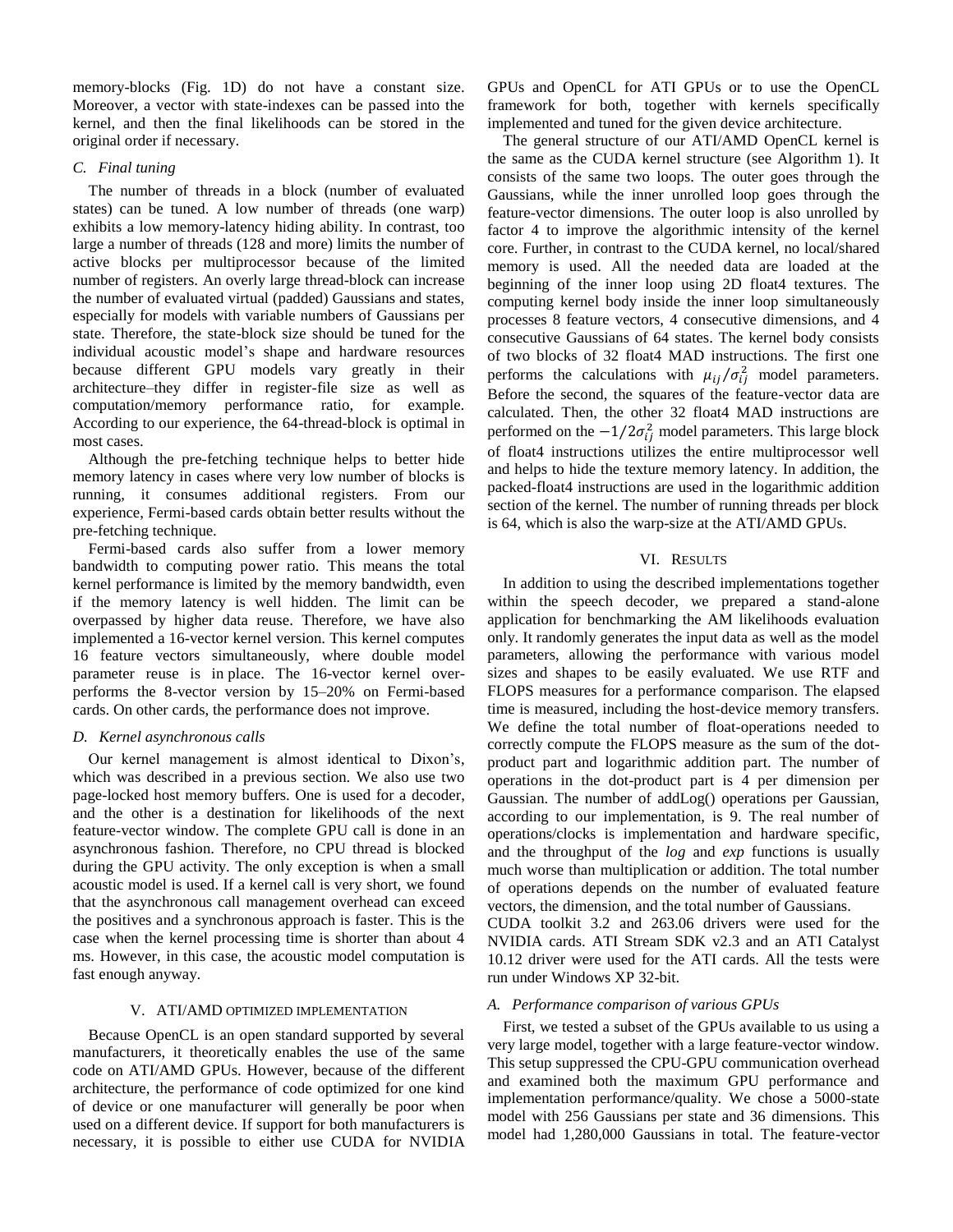window length was 256, and the total number of 2560 vectors was computed during the benchmark. RTFs were calculated on a 100 vectors per second basis.

The results are shown in Fig. 2 and Fig. 3. The green bars denote NVIDIA GPUs, where the CUDA implementation was used. The red bars denote ATI GPUs, where OpenCL was used. The performance scores in GFLOPS are shown in Fig. 2. The real-time factors (RTFs) are shown in Fig. 3. The measured performance is very close to well-optimized matrixmatrix implementations. The remaining gap is mainly caused by the lower throughput of the *log* and *exp* functions during the logarithmic addition phase. The measured RTFs show that even a laptop GPU is able to process this very large model in less than half of the real-time. Desktop models are much faster and achieve elapsed times that are 7 to 50 times shorter than real-time. The ATI GPUs power is successfully utilized. Thus, the ATI cards achieved much better results than the comparable NVIDIA cards because of higher raw computational throughput. The results indicate that practically any GMM-based acoustic model can be used in real-time applications, even with a low-end, mainstream, or even laptop GPU. In addition, the offline recognizers can be significantly speeded-up if the decoder part is powerful enough.



**Fig. 3 Performance in GFLOPS of our optimized implementation for various ATI (red/dark) and NVIDIA (green/light) GPUs.**



**Fig. 4 Real-time factors (RTFs) of our optimized implementation for various ATI (red/dark) and NVIDIA (green/light) GPUs. Tested on model with 1,280k Gaussians in total. RTF calculation is based on 100 vectors per second rate.**

## *B. CUDA and OpenCL comparison*

In this subsection, we compare the CUDA and OpenCL implementations. We proposed two optimized OpenCL implementation: one for NVIDIA GPUs and the other for ATI/AMD GPUs. A cross-test was also performed. The results are shown in Fig. 4 for the NVIDIA GT 240 and ATI HD 5670 cards. The test setup and model metrics are the same as in the previous subsection. There is almost no difference between the CUDA and equivalent OpenCL implementations. The only difference is that 2D textures are used in the OpenCL implementation because texture-cached linear memory is not supported. The cross-test showed that the optimization techniques are really architecture-specific and at least two architecture-specific variants are necessary.

A comparison of the overheads for the implementations was also very interesting. We compared the performances of the CUDA and OpenCL implementations for various featurevector lengths. The results are shown in Fig. 5. Six window sizes ranging from 8 to 256 were tested on a smaller acoustic model with 16 Gaussians per state and 5000 states. The results show that OpenCL is a little slower for longer window-sizes but the overhead is significantly smaller, which causes lower elapsed times for small window-sizes. The distinct part of the overhead is not caused solely by the CPU-GPU memory transfers. The kernel-only times are also significantly higher, more than double in our 8-vectors case. In our case, the total overhead varied from 0.3 to 1 millisecond per kernel run. In the case of real-time speech recognition, the overhead is not a major problem anyway because the decoder part is significantly slower, and the overhead is therefore hidden with a large margin.

The overhead size and composition depend on the individual hardware, and probably even software, setup. Using the GPU during computation as a system display for windowsbased operating systems can also play a role (the GPU in Fig. 5 was used as the display). The conclusions drawn from these results lead us to recommend the use of kernels that are as long as possible for maximum performance. On the other hand, if the GPU is used as the system display, kernel computations that are too long cause the display response to "freeze." The kernel computing time should vary between 10 and 50 ms to reduce the freezing as well as the overhead.



**Fig. 5 Performance in GFLOPS of various optimized implementations for ATI HD 5670 (red/dark) and NVIDIA GT 240 (green/light) GPUs.**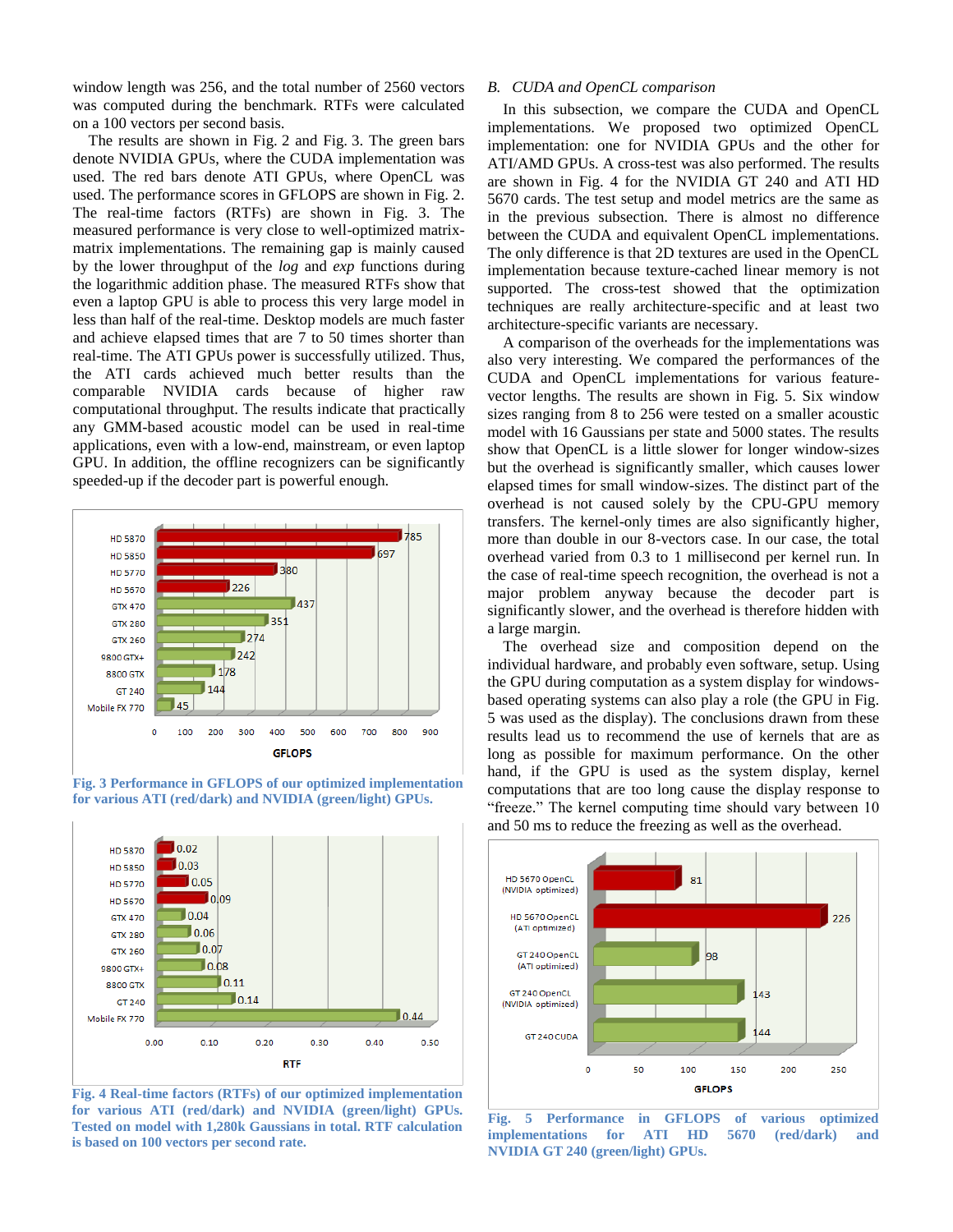

**Fig. 6 Elapsed time per feature vector on GT 240 GPU for various vector-window sizes. Both CUDA and OpenCL implementations were tested and the total as well as kernel-only elapsed times were measured.**

#### *C. Evaluation with recognizer*

In this subsection, practical experiments with a real recognizer are presented. The recognizer was designed for both off-line and real-time applications. For the evaluation, we used the same data, which was used for the automatic captioning of parliamentary sessions [20]. The training data for the acoustic model consisted of 200 hours of parliament speech records. The digitization of an analogue signal was carried out at a 44.1-kHz sample rate in a 16-bit resolution format. We used PLP features with delta and delta-delta coefficients. The feature vector had a total of 36 dimensions. Feature vectors were computed at 10 ms intervals (100 vectors per second). The acoustic model consisted of 5385 states, and each state had 16 or 36 Gaussians. The total numbers of Gaussians were 81 k and 194 k. When evaluated on a CPU, the smaller model was the largest one that fit into the real-time constraints with some margin if a Gaussian-pruning fast evaluation algorithm was used. The large model was the best performing model. A higher number of Gaussians did not bring a significantly better recognition performance.

The test set consisted of an hour of parliament speech. A trigram language model was trained using about 20 M tokens of normalized Czech Parliament transcriptions. The dictionary size was 186 k of words. The recognition accuracy and RTF were evaluated for four different pruning settings of the recognizer. The 8-feature-vector window was used. This window size is commonly used for real-time applications.

In our experiment, we tested both acoustic models. Three approaches were evaluated for the small model. Two were computed with a CPU. The first reference approach computed all the model Gaussians (referred to as *16G\_CPUfull*) on a single CPU core. The second approach was based on Gaussian pruning and referred to as *16G\_CPUfast*. The third approach was the GPU-CUDA implementation described in this paper. The GPU-only approach was used for both the small and large models (referred to as *16G\_GPU* and *36G\_GPU*). The

experiments were performed on an Intel Core2 Quad 2.83 GHz CPU together with a GTX 260 GPU. The decoder part of the recognizer used all four cores of the CPU. The results are shown in Fig. 6. The *CPUfull* approach achieved good accuracy but was a long way from real-time performance. In contrast, the *CPUfast* algorithm was much faster and ensured the real-time constraints with a margin, but at a price of about a 1% drop in accuracy. The GPU-implementations had no problem with speed, and the RTF difference between the small (16G) and large (36G) models was not significant. The large model also had a small improvement in accuracy. Therefore, employing the GPU opens two sources of accuracy improvement in real-time systems. The first source is the full acoustic model processing without the need for any pruning or approximations. The second source is the possibility of using much larger models. In many speech recognition tasks, it is now possible to process even bigger model in real-time with the aid of the GPU than we are able to robustly train because of the lack of data.



**Fig. 7 Parliament speech recognition experiment. Dependence of the recognition accuracy on the recognizer speed for four different decoder pruning settings and four acoustic model evaluation variants.**

#### VII. CONCLUSION

In this paper, we have described our GPU implementation of acoustic model likelihoods computation; it shows close to the peak performance on many GPUs and is significantly faster than the previously published implementations. We presented and compared CUDA and OpenCL implementations optimized for NVIDIA GPUs. In addition, the OpenCL implementation optimized for ATI/AMD GPUs has been described and the results are presented. The ATI GPUs performed better than the comparable NVIDIA GPUs in this task. The results of tests with a recognizer suggest that during speech recognition, it is now possible to use any large acoustic model that can be reliably trained. Moreover, fusion techniques for the simultaneous evaluation of a large set of models can now be applied to real-time recognition.